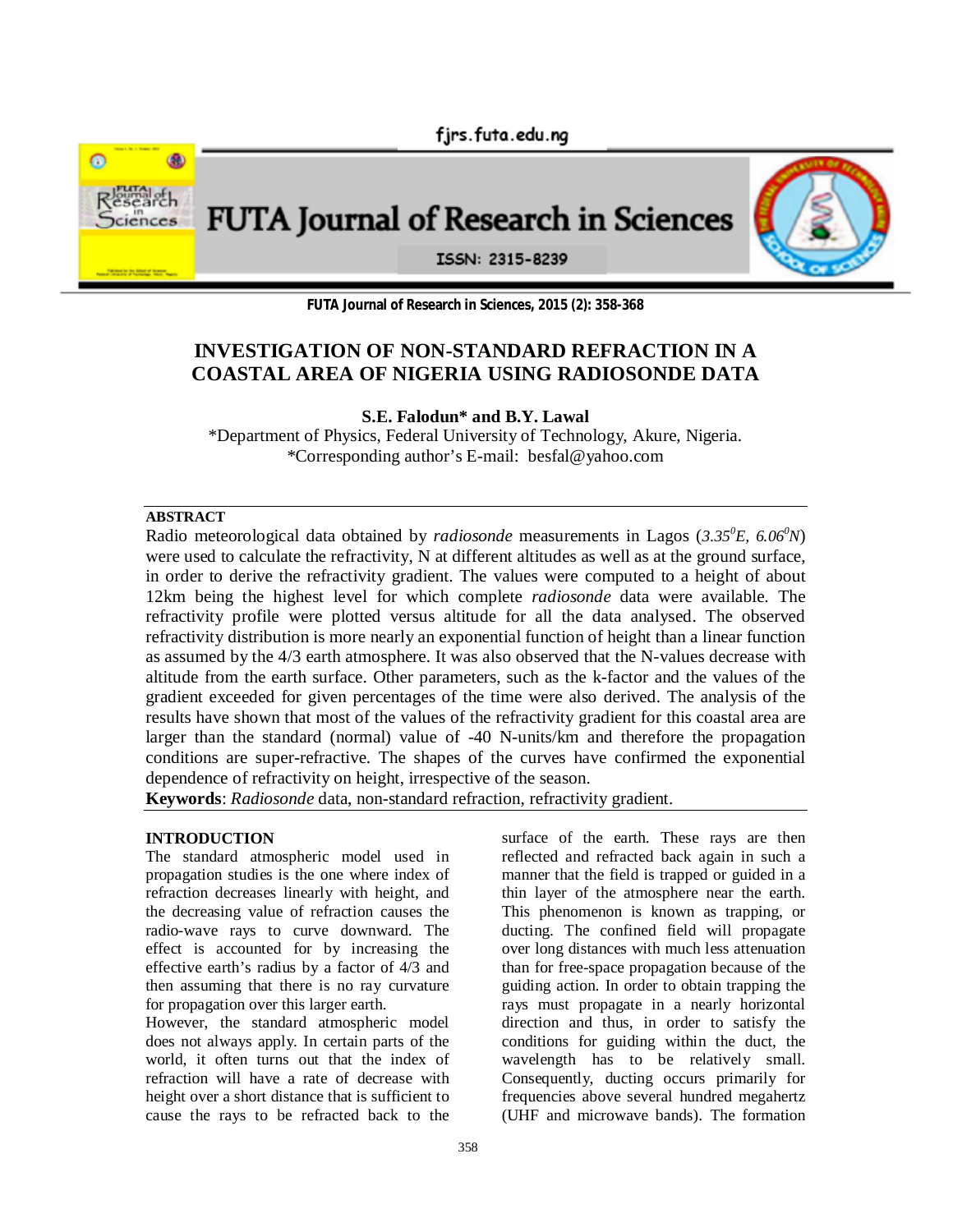of ducts is due primarily to the water vapour content of the atmosphere, since this has a stronger influence on the index of refraction than temperature gradients do. For this reason, ducts are most often form over large bodies of water such as in the trade-wind belt of the oceans. Ducting over land surfaces is much less common.

#### **RELEVANT THEORY**

The value of radio refractivity on the earth's surface and in particular its vertical gradient most essentially within the first kilometre height, are important parameters influencing the behaviour of radio waves in the troposphere. For practical work in radio meteorological studies, the refractivity is calculated by equation 1 (Smith and Weintraub, 1953).

$$
N = 77.6 \frac{P}{r} + 3.73 \times 10^5 \frac{e}{r^2}
$$

(1)

Where *P* is the dry atmospheric pressure, *e* the water vapour pressure (both in millibars), and *T*, the absolute temperature, in Kelvin.

By differentiating the refractivity equation (1), we can obtain an expression for the refractivity gradient as:

$$
\frac{dN}{dh} = 77.6 \left[ \frac{1}{T} \frac{dP}{dh} - \frac{1}{T^2} \left( P + \frac{9620}{T^2} \right) \frac{dT}{dh} + \right]
$$

A very useful parameter for predicting the course of a radio wave propagating in the troposphere is the refractivity gradient. The mean refractivity in the first km height  $\Delta N$  is a very important parameter in radio communication studies; its value represents approximately the vertical structure of the tropospheric radio refractivity and determines ray bending, fluctuation in the angle of arrival, tropospheric ducting and defocusing among other things.

By substituting average gradient of pressure and water vapour at ground level for temperate latitudes in equation (2) we obtain

$$
\frac{dN}{dk} = -4 \times 10^{-2} \quad m^{-1} = -40 \, N/km
$$
\n(3)

The curved path of the radio wave refracted in an atmosphere with such gradient is equivalent to a straight line path on an imaginary earth with a radius 4/3 times true earth radius.

The special case when the ray curvature is the same as the earth's curvature occurs when

$$
\frac{dN}{dh} = \frac{1}{a} = -157 \quad N/km
$$
\n
$$
\binom{4}{}
$$

On average conditions, N decreases by about 40 N-units per km in the lowest km of the troposphere. However, the troposphere is a variable medium and quite significant deviations do occur. Over a given height range refractivity profiles can be designated subrefractive, normal, super-refractive, and ducting as listed below:

$$
\frac{dN}{dh} > -40
$$
 *subrefraction*  
(5a)  

$$
\frac{dN}{dh} = -40
$$
 *normal*

 $\frac{dN}{dh} < -40$  $super-refraction$  $\frac{dN}{dh} < -157$ ductina

(5d)

(5b)

Under sub-refractive conditions, rays will be bent towards the earth less rapidly than in normal conditions whilst in super-refractive 4820 the carth **Though** rapidly than in normal conditions. In ducting conditions, rays are bent towards the earth more rapidly than the earth's curvature over the height range in which dN/dh is less than -157. During ducting, abnormally large ranges beyond the line-of-sight are possible with only modest transmitter powers.

For a ray that propagate along a path parallel to the earth's surface, i.e at constant height, the gradient of the index of refraction is given by

$$
\frac{dn}{dz} = -\frac{n}{a+z} \approx -\frac{1}{a} \tag{6}
$$

where  $a$  is the earth's radius and  $\zeta$  is the height above earth's surface. The average value of the index of refraction gradient for the standard atmosphere is smaller than this value and is given by

$$
\frac{dn}{dz} = -\frac{1}{a_{\theta}}\tag{7}
$$
 where

 $a_e$  = 4a/3 (8)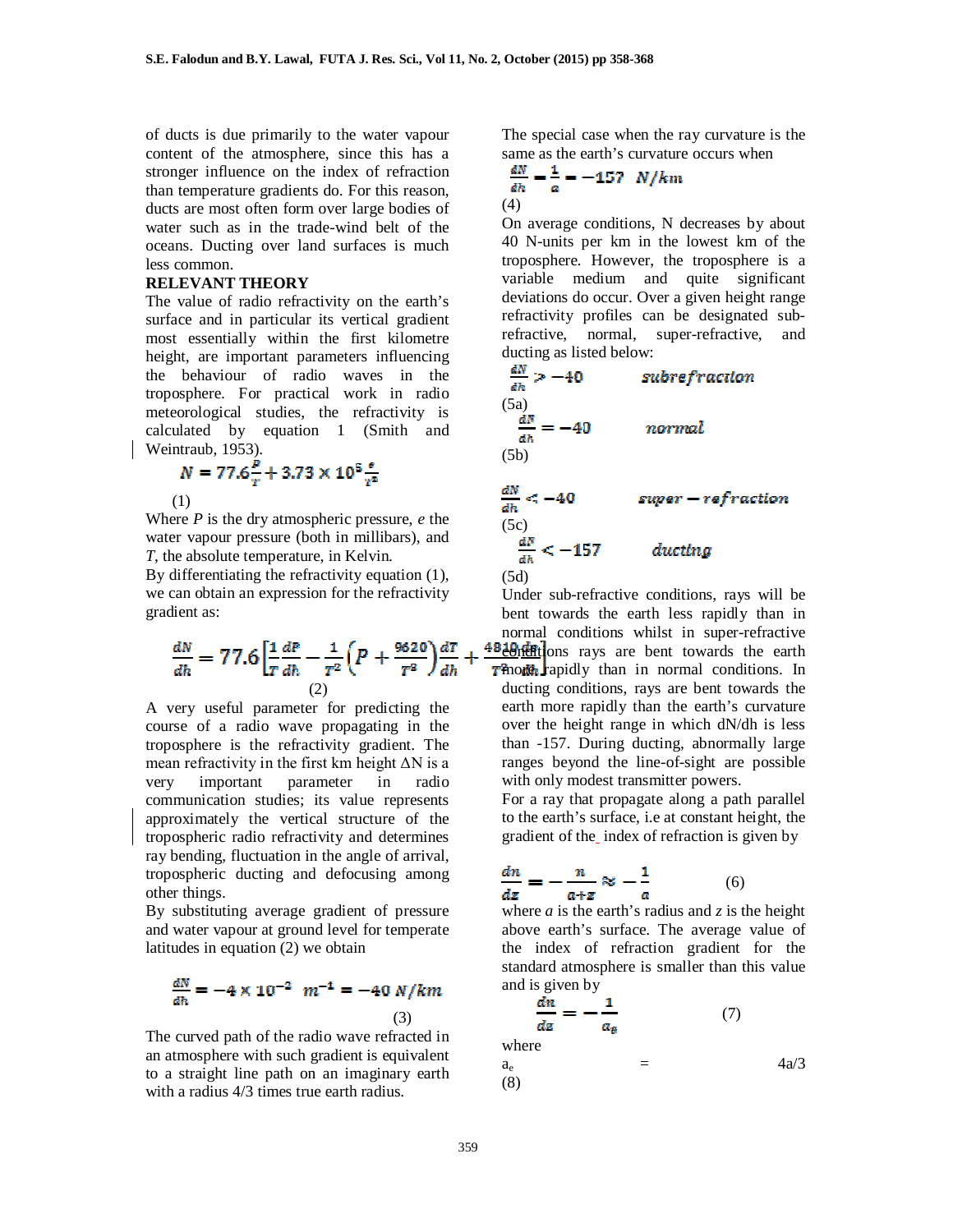for the standard atmosphere, the ray curves downward, and its height above the earth's surface is the same as that which a ray propagating along a straight line would have relative to an earth with an effective radius *a<sup>e</sup>* integrating equation (3) gives

$$
n(z) = n(0) - z/a
$$
\n(9)

i.e  $n = n_s - z/a$ (10)

while for the standard atmosphere

 $n = n_s - z/a_e$ (11)

with non-standard refractive conditions, the index of refraction may decrease with height less rapidly or more rapidly than according to the standard atmosphere (equation 11).

When the decrease is more rapid, the ray will curve downward at a greater rate and hence propagate to a greater distance without getting too far away from the earth's surface. For this reason, the refraction is referred to as superrefraction for this case. When the index of refraction decreases less rapidly, there is less downward curvature, and we have substandard refraction. The curvature of the ray path is usually expressed by a *k-factor* which is a scaling factor assumed to be constant for a particular path. For a given climatic region, the *k-factor* can be calculated using equation (Bean and Dutton, 1968):

 $k = \int_1^1 + a(dN/dh) \times x$  $J^{\text{-}I}$ (12)

# **METHODOLOGY**

### **Source and Scope of Data**

The basic data employed for this study were radio meteorological data obtained by *radiosonde* measurements in Lagos, Nigeria. The data cover the two main seasons of the year, the rainy and dry seasons. The meteorological data which were extracted from the recorded charts include the pressure, *P(mb)*; the temperature,  $t({}^{0}C)$ ; and the relative humidity, *RH(%)*. The records cover every day of the months selected and the recordings were made at 1200hr local time of each day.

The values of *RH* were converted to water vapour pressure, *e*, by using equation (13) (CCIR, 1986):

$$
e = \frac{kH}{100} e_s
$$

$$
(13a)
$$

$$
e_s = ae^{\left(\frac{bt}{b+c}\right)}
$$

(13b)

 $a = 6.1121$ ;  $b = 17.502$ ;  $c = 240.97$ ;

 $e_s$  = *saturation vapour pressure (hpa) at the temp*  $t^0C$ .

A typical data of the upper air used for the analysis is shown in Table 1. The refractivity is calculated using equation (1), and the data analysis are done using the necessary empirical equations for determining the onset of super-refraction and ducting as indicated in equation (5). Refractivity values were computed to a height of about 12km being the highest level for which complete *radiosonde* data were available. The refractivity values were plotted versus altitude for all the data analysed. Other parameters, such as the kfactor was derived for the coastal area of Lagos. The statistical analysis of the results was also carried out and the values of the gradient exceeded for given percentages of the time were also derived plotted from which the probability of occurrence of each the propagation phenomena could be read.

#### **RESULTS AND DISCUSSION**

The data used for the study were from measurements of meteorological parameters made by *radiosonde* of upper air. The data cover selected months in 1990, 1991, 2013 and 2014. The measurement covered both the main seasons (rainy and dry seasons) in the coastal area of Lagos. The measurements were taken at 12:00 noon each day at different altitudes up to a height of about 12km. Using these data, the refractivity modulus was calculated for both the ground surface  $(N_s)$  and at different altitudes. A typical result is shown in Table 2. The height versus N curves were plotted and typical profiles are shown in Figure 1. The figure displays some cases of super-refraction, sub-refraction, and ducting conditions. For the standard atmosphere the N-profile is a straight line with constant positive slope. However, when the slope is less, we have sub-standard condition, while a greater slope indicates super-refraction. An inversion in the profile indicates the presence of a surface duct or elevated duct. Examples are found in the curves for  $9<sup>th</sup>$  January,  $10<sup>th</sup>$  January,  $2<sup>nd</sup>$ February, 2014. It is important to note that these dates fall into the dry season.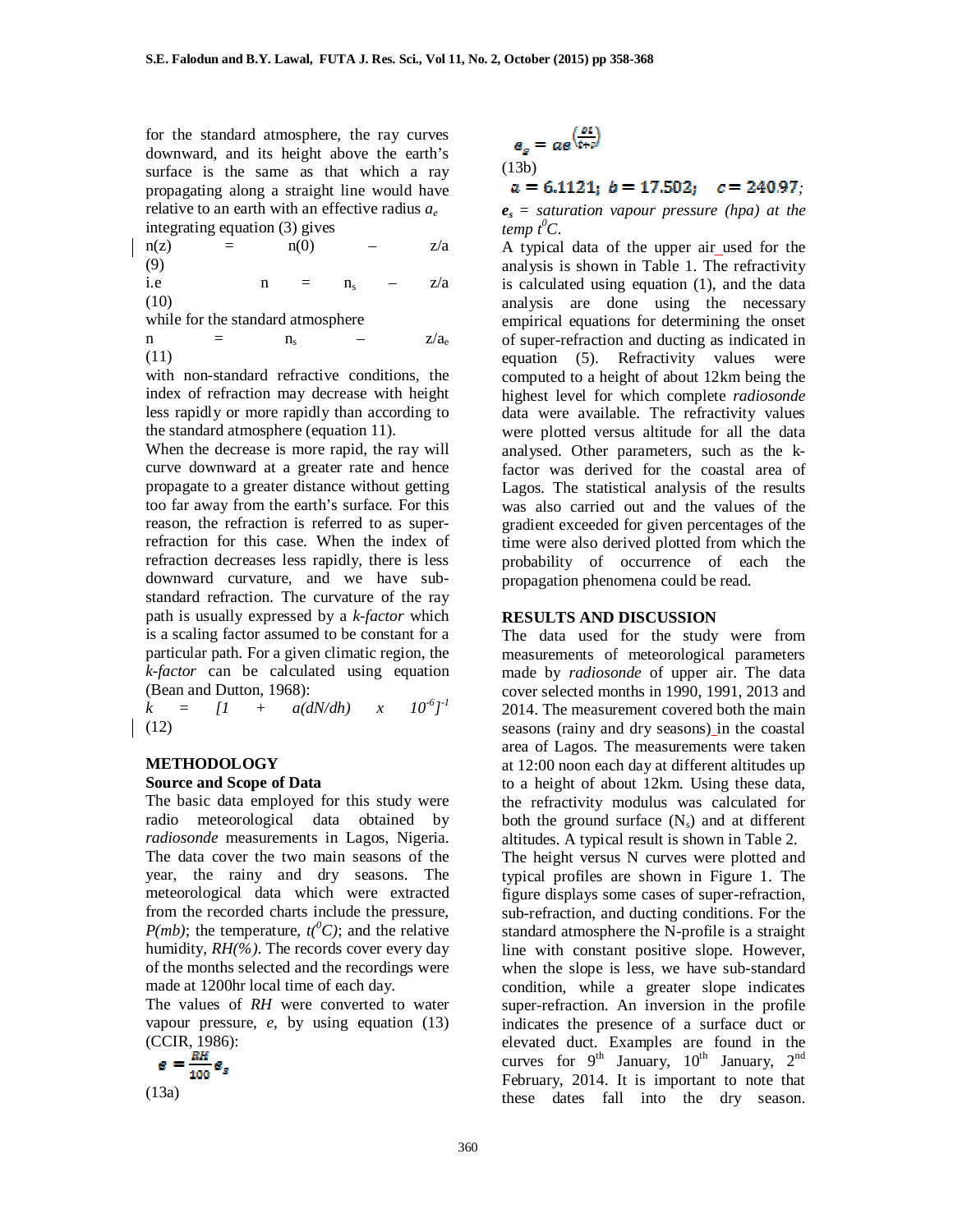Cumulative probability distribution curves were also drawn for the refractivity gradients calculated for all the data analysed. The curve is shown in Figure 2 and deductions from the graph are presented in Table 3.

The k-factor was derived for the coastal area of Nigeria based on the results obtained from this study. The monthly average values are presented in Table 4. The mean value of ∆N for all the data sets was computed for the station and equation (9) was then used to calculate the k value with earth's radius, *a=6370 km*; the average value obtained was 1.66.

| Table 1: Upper air temperature, height and winds for December 2013. |                                     |
|---------------------------------------------------------------------|-------------------------------------|
|                                                                     | At Oshodi - 19 metres $@$ 1200 GMT. |
| LAT: $6^0 32^tN$ :                                                  | <b>LONG:</b> $3^{0} 20^{1}E$        |

|                |            |              | AIR PRESSURE $P = 925$ HPA |               | AIR PRESSURE P = 850 HPA |            |              |              |               |             |
|----------------|------------|--------------|----------------------------|---------------|--------------------------|------------|--------------|--------------|---------------|-------------|
| Day            | Ht.        | <b>DBT</b>   | <b>DPT</b>                 | $R$ H         |                          | Ht.        | <b>DBT</b>   | <b>DPT</b>   | $R$ H         | <b>WIND</b> |
|                | <b>GPM</b> | $^{\circ}$ C | $^{\circ}C$                | $\frac{0}{0}$ | <b>WIND</b>              | <b>GPM</b> | $^{\circ}$ C | $^{\circ}$ C | $\frac{9}{6}$ |             |
| 1              | 830        | 22.8         | 20.2                       | 85            | 24004                    | 1558       | 17.4         | 14.2         | 82            | 4502        |
| $\overline{2}$ | 831        | 23           | 19.5                       | 81            | 4505                     | 1561       | 18.8         | 14.5         | 77            | 7010        |
| 3              | 841        | 22           | 19.5                       | 86            | 23004                    | 1570       | 20.6         | 9.6          | 48            | 3511        |
| 4              | 843        | 23.2         | 19.2                       | 79            | 7502                     | 1573       | 19.2         | 13.2         | 67            | 1512        |
| 5              | 829        | 22.4         | 19.4                       | 84            | 25509                    | 1556       | 17           | 14.2         | 84            | 2504        |
| 6              | 826        | 22.8         | 19.9                       | 84            | 24008                    | 1554       | 18.8         | 14.6         | 76            | 22504       |
| 7              | 826        | 23.4         | 18.4                       | 74            | 3002                     | 1555       | 18.8         | 14.9         | 78            | 3502        |
| 8              | 822        | 22.4         | 18.6                       | 79            | 27005                    | 1550       | 18.6         | 14.6         | 78            | 8509        |
| 9              | 827        | 22           | 18.4                       | 80            |                          | 1556       | 19.4         | 11.4         | 60            |             |
| 10             | 831        | 22.8         | 19.4                       | 81            | 19503                    | 1560       | 18.8         | 12.8         | 70            | 1508        |
| 11             | 832        | 21.8         | 19.1                       | 84            | 30507                    | 1561       | 18           | 14           | 78            | 4508        |
| 12             | 7          | 7            | $\prime$                   |               | 7                        |            | $\prime$     |              |               | T           |
| 13             | $\prime$   | 25.2         | 20.5                       | 76            | T                        |            | 21           | 15.9         | 73            | $\prime$    |
| 14             | 839        | 21.6         | 18.3                       | 82            | 12007                    | 1566       | 17.8         | 5.8          | 46            | 9012        |
| 15             | 823        | 21.4         | 15.4                       | 71            | 5509                     | 1549       | 17.4         | 10.4         | 64            |             |
| 16             | 820        | 24.2         | 10.2                       | 42            | 11006                    | 1558       | 17.8         | 4.8          | 41            | 10006       |
| 17             | 836        | 26.8         | 9.8                        | 34            | 22014                    | 1578       | 25.2         | 5.2          | 28            | 21510       |
| 18             | 826        | 23.4         | 6.4                        | 32            | 9009                     | 1556       | 18.2         | 4.2          | 39            | 8010        |
| 19             | 833        | 26           | 13                         | 44            | 11005                    | 1568       | 21.2         | 6.2          | 37            |             |
| 20             | 827        | 22           | 17                         | 74            | 28504                    | 1556       | 19.2         | 7.2          | 44            | 13005       |
| 21             | 823        | 18.2         | 8.2                        | 52            | 7009                     | 1540       | 14.4         | 5.4          | 53            | 9509        |
| 22             | 825        | 23           | 18.9                       | 78            | 34002                    | 1554       | 19.6         | 6.6          | 43            | 6511        |
| 23             | 830        | 23.4         | 19                         | 81            | 26001                    | 1557       | 19.8         | 4.8          | 38            | 7506        |
| 24             | 828        | 22.6         | 18.7                       | 79            | 28005                    | 1554       | 15.4         | 9.4          | 67            | 1006        |
| 25             | 836        | 23.2         | 19.8                       | 81            | 35003                    | 1566       | 20           | 10           | 52            | 5513        |
| 26             | 838        | 31.4         | 25.4                       | 70            | 34001                    | 1583       | 20.8         | 10.8         | 55            | 4014        |
| 27             | 826        | 23.2         | 22.1                       | 94            | 23003                    | 1554       | 17.4         | 16.7         | 97            | 7506        |
| 28             | 821        | 22.6         | 20.3                       | 87            | 22507                    | 1550       | 18.8         | 17.3         | 90            | 30501       |
| 29             | 832        | 22.4         | 20                         | 87            | 26503                    | 1562       | 19.2         | 17.1         | 88            | 7006        |
| 30             | 837        | 23.2         | 19.4                       | 79            | 26503                    | 1567       | 18.8         | 14           | 74            | 4505        |
| 31             | 829        | 23.8         | 19.8                       | 78            | 34001                    | 1559       | 18.2         | 14.9         | 81            | 6507        |

# $Ht = Height$  above ground surface, DBT = Dry Bulb temperature, RH = Relative Humidity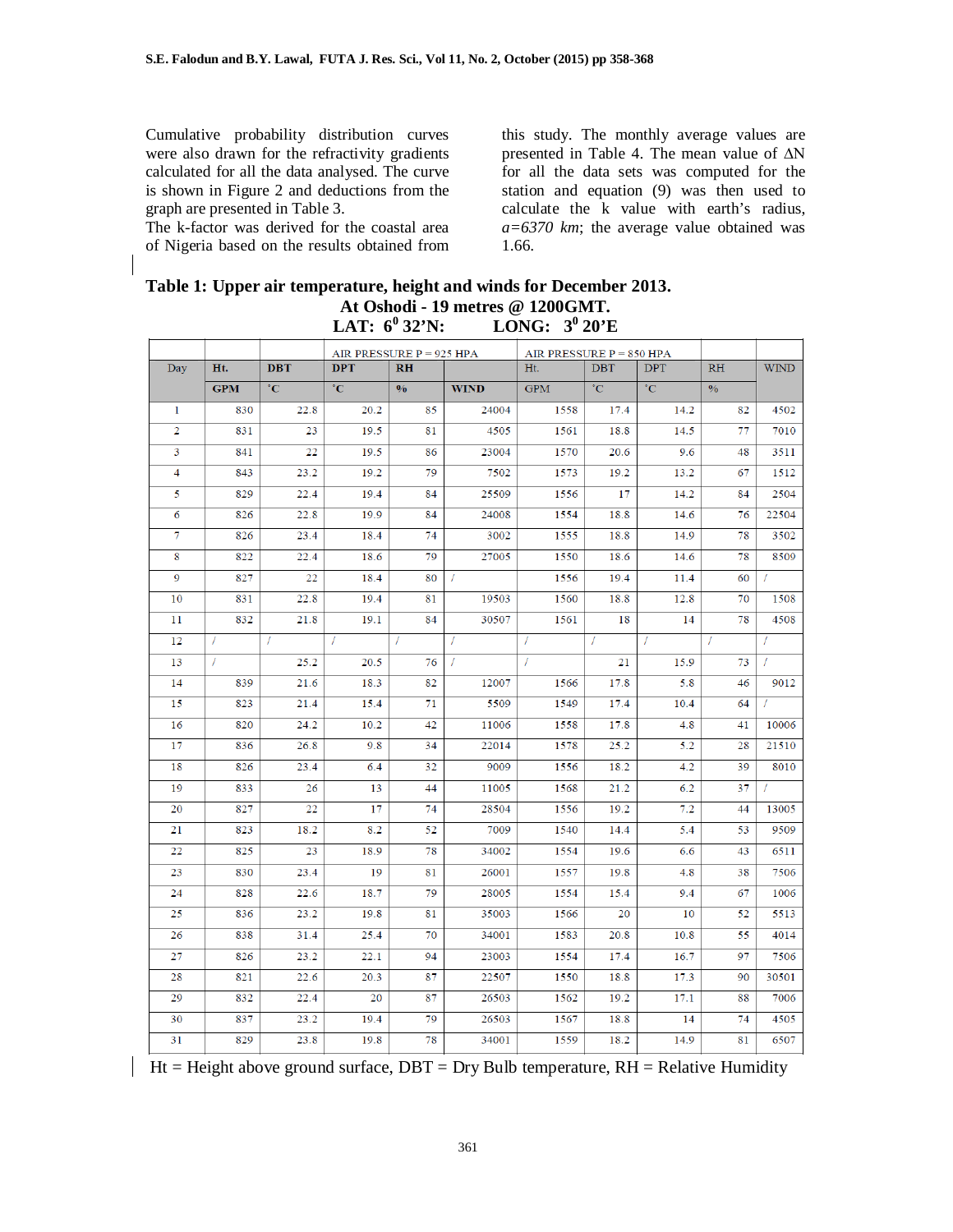| Altitude (m) | <b>Temperature</b><br>$(^0\mathrm{C})$ | <b>Relative</b><br>Humidity $(\% )$ | Table 2. Kellachvity values calculated at unici ent annuuts Tol $\tau$ -bandary, 2017.<br>Pressure (mb) | <b>Refractivity (N-</b><br>units) |
|--------------|----------------------------------------|-------------------------------------|---------------------------------------------------------------------------------------------------------|-----------------------------------|
| 0.0          | 31.24                                  | 66.8                                | 1028                                                                                                    | 384.7149                          |
| 832.0        | 22.6                                   | 72.0                                | 925                                                                                                     | 326.9289                          |
| 1563.0       | 20.6                                   | 23.0                                | 850                                                                                                     | 248.6765                          |
| 3207.0       | 10.4                                   | 53.0                                | 700                                                                                                     | 222.5948                          |
| 5930.0       | $-6.1$                                 | 35.0                                | 500                                                                                                     | 152.3978                          |
| 9750.0       | $-30.7$                                | 18.0                                | 300                                                                                                     | 96.56237                          |
| 12490.0      | $-52.5$                                | 14.0                                | 200                                                                                                     | 70.38771                          |

**Table 2: Refractivity values calculated at different altitudes for 4 th January, 2014.**

**Table 2B: Surface Refractivity values (Ns) calculated January, 2014.**

| <b>Date</b>    | $N_{s}$ | <b>Date</b> | $N_{s}$ | <b>Date</b> | $N_{s}$ |
|----------------|---------|-------------|---------|-------------|---------|
| 1              | 388.34  | 12          | 379.99  | 23          | 376.94  |
| $\overline{2}$ | 386.60  | 13          | 380.91  | 24          | 382.27  |
| 3              | 381.36  | 14          | 384.43  | 25          | 385.41  |
| 4              | 378.91  | 15          | 385.17  | 26          | 388.39  |
| 5              | 377.66  | 16          | 393.65  | 27          | 389.25  |
| 6              | 373.23  | 17          | 386.42  | 28          | 326.23  |
| 7              | 381.05  | 18          | 392.41  | 29          | 314.92  |
| 8              | 370.40  | 19          | 373.81  | 30          | 322.56  |
| 9              | 371.36  | 20          | 379.60  | 31          | 328.01  |
| 10             | 383.35  | 21          | 374.31  |             |         |
| 11             | 367.38  | 22          | 379.01  |             |         |

| Probability of occurrence of sub-refraction           | $12.6\%$ |
|-------------------------------------------------------|----------|
| Probability of occurrence of super-refraction   87.1% |          |
| Probability of occurrence of Ducting                  | 0.3%     |

# **Table 4 : Average monthly** *k-factor* **values derived for the coastal area of Nigeria.**

| <b>MONTHS</b> | k-factor |
|---------------|----------|
| JAN           | 1.286061 |
| <b>FEB</b>    | 1.685774 |
| <b>MAR</b>    | 1.618204 |
| <b>APR</b>    | 1.761863 |
| MAY           | 1.916812 |
| <b>JUN</b>    | 1.837375 |
| ЛΠ.           | 1.697177 |
| AIIG          | 1.573672 |
| <b>SEPT</b>   | 1.605314 |
| OCT           | 1.594026 |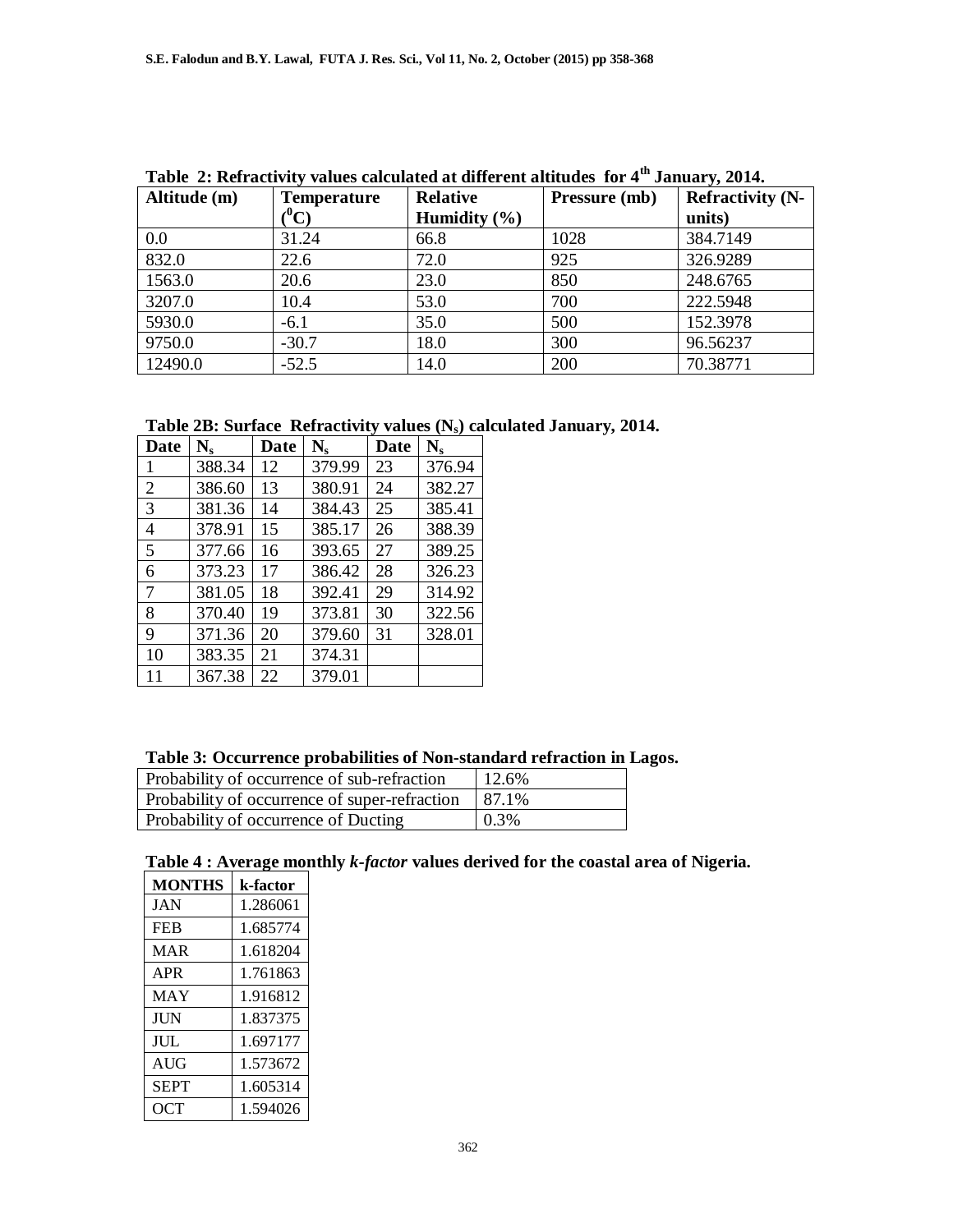

**Figure 1: Typical Midday Refractivity profiles for Lagos.**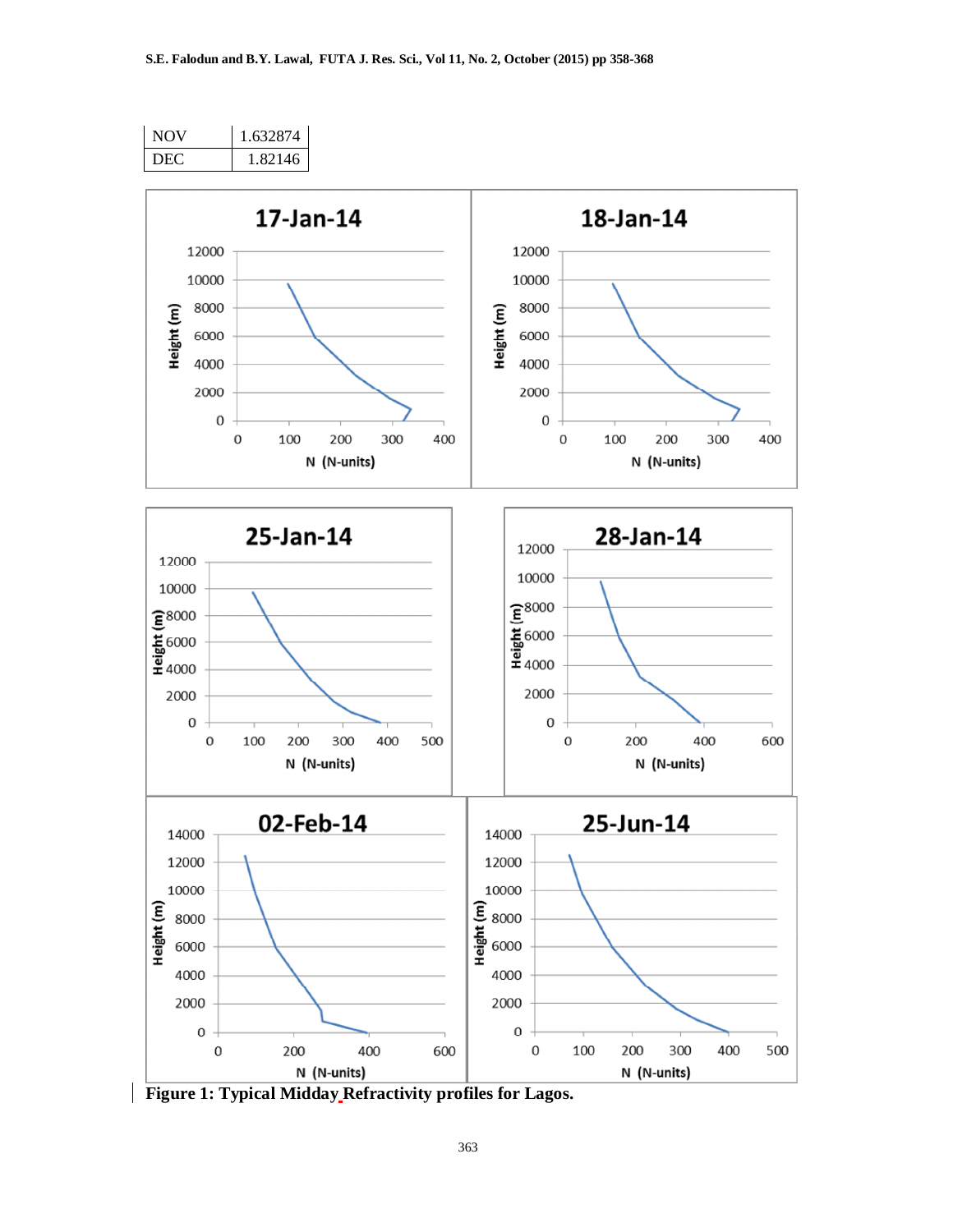

**Figure 2: Cumulative Probability Distribution curve for the refractivity- gradients.**



**Figure 3: Seasonal variation of Refractivity Gradient.**

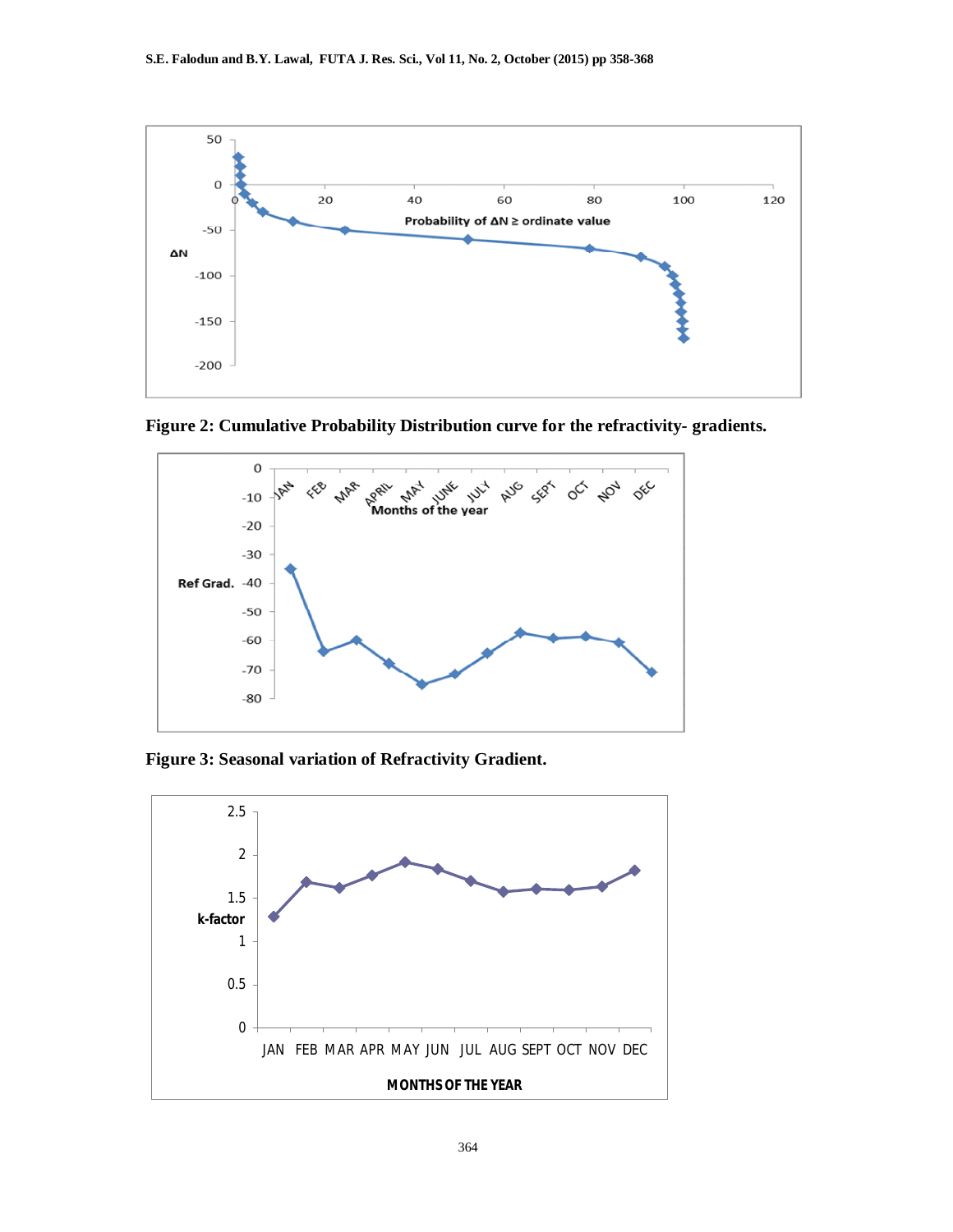## **Figure 4: Seasonal variation of the** *k-factor* **for Lagos, Nigeria.**

### **Seasonal Variation of Refractivity.**

The surface meteorological data of temperature, relative humidity, and pressure were used to calculate the surface refractivity N<sub>s</sub>. The surface refractivity values were calculated for the two main seasons (rainy and dry seasons) in Lagos.

 The climate in Lagos is tropical and is governed by the movement of the intertropical discontinuity, a zone where warm, moist air from the Atlantic converges with hot, dry and often dust-laden air from the Sahara, known locally as the harmattan. Lagos like many of the cities in southern Nigeria is in particular under the influence of a large quantity of moisture laden tropical maritime air resulting from the continuous migration of the inter-tropical discontinuity with the sun. The ITD reaches its maximum northward position in July or August and its maximum southward extent in January (Ojo, 1977). In January, its position is approximately  $6^{\circ}$ N and all regions north of it will be under the influence of the tropical continental flow resulting in dry season conditions in west Africa (Willoughby, 2002). The inland stations fall under the tropical continental influence during this period. The conditions are such that the water vapour pressures are lower especially at the ground surface. These are responsible for lower values of  $N_s$  during this period. However, because of the location of Lagos at the coastal region, there is no marked difference between the wet and rainy seasons which is responsible for the low range of values recorded for this station.

 The results obtained show that the coastal station of Lagos displays all-the-year round high values of  $N_s$  in the range of 370 to 414 Nunits for most of the time, yielding a range of about 44 N-units (see Table 4.2B). The  $N_s$ values are generally high during the rainy season while the values fall to the lowest around January, during the harmattan period (270-310 N-units). The high values of N can be associated with the periods of high air humidity observed in Lagos especially during wet season (i.e. March to October). The dry season on the other hand is characterised with dust-laden wind which blows off-shore from the Sahara desert. The effect of the dry, dustladen wind on radio-wave propagation is more at the surface layer than at higher altitudes. Harmattan could encourage stable stratification of the troposphere which may result in refractivity layering (Falodun and Ajewole, 2006). The results obtained for the surface refractivity are in good agreement with the result of the climatological variations of surface radio refractivity in Nigeria by Kolawole (1980). The high values of  $N_s$ recorded in Lagos could be explained by the fact that the wet-term and dry-term have considerable high values as a result of which the total  $N_s$  value is high. Furthermore, there is lack of marked seasonal climatic variation, this makes the annual range of  $N_s$  to be small as evident in the result (range of  $N_s = 44$  Nunits).

The refractivity, N, were plotted versus altitude for all the data analysed. The observed refractivity distribution is more nearly an exponential function of height than a linear function as assumed by the *4/3* earth atmosphere. One might expect the refractivity to decrease exponentially with height since the first term of the refractivity equation involving *P/T*, comprises at least 68% of the total N value, and is proportional to air density, a well- known exponential function of height (Bean *et al*., 1968).

The shapes of the vertical refractivity profiles shown in Figure 4.1 are in conformity with the exponential dependence of N on height reported by other workers (e.g. Bean, 1953; Lane, 1961; Akiyama, 1971; Kolawole, 1980). There is not much difference between the Nvertical profiles for the samples considered for the station because the climate of this region do not have marked seasonal changes especially with reference to humidity. However, some remarkable features could be seen in the profiles for January 16,9,17, 18 (2014); and also February 2, and march 6. As observed for some of the days listed, there is an inversion in the profile structure which suggested the presence of ducts. A ground – based duct is one in which the gradient of N is sufficient to reflect a ray to the same curvature as that of the earth, since ray curvature is given by the gradient of the refractive index: *dn/dh≤-1/a=-157 N-units.*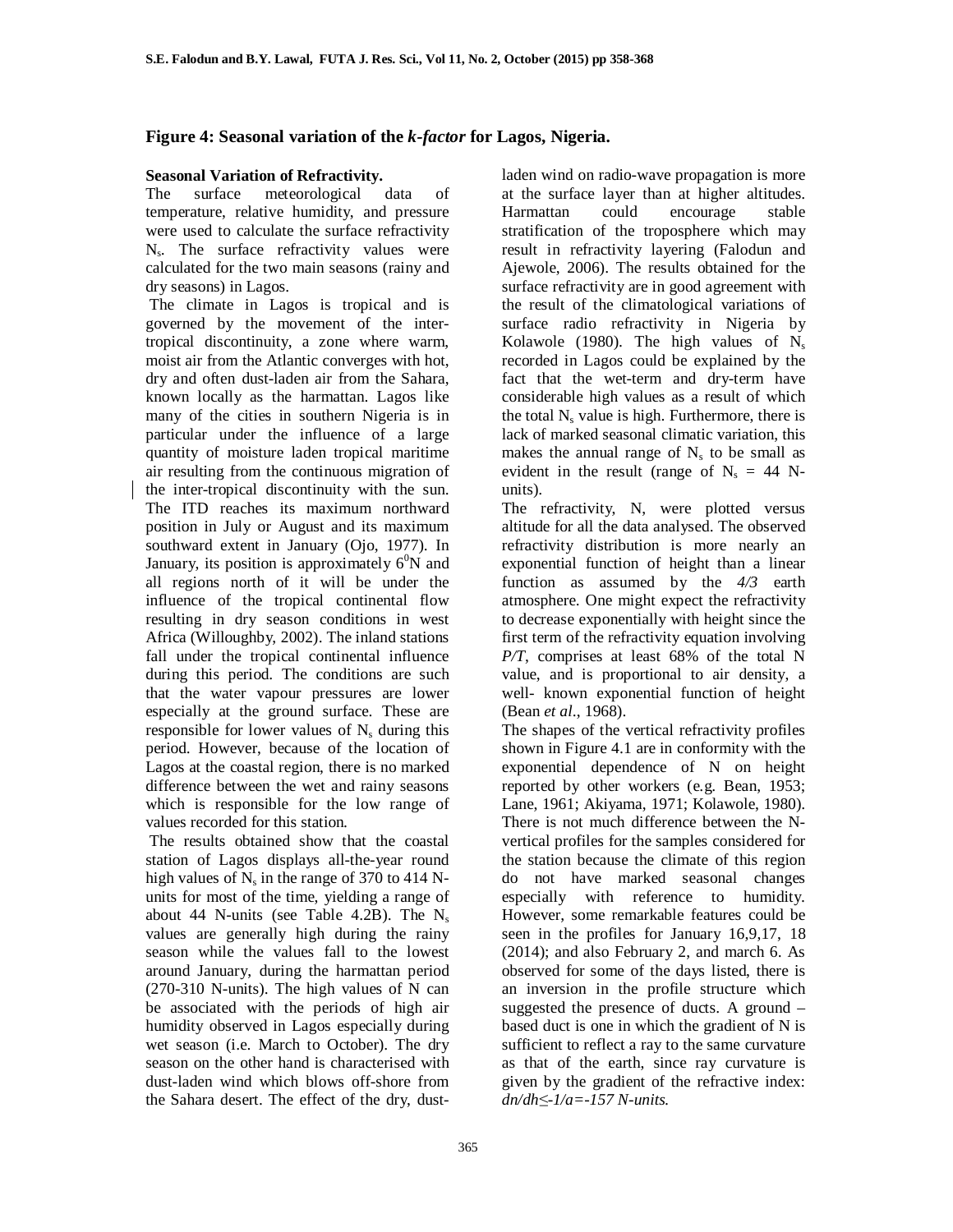Typical temperature and humidity conditions are associated with ground-based ducts within each climate. For example, at temperate latitudes, such as Nigeria, ducts arise from typical radiation inversion conditions of increasing temperature and decreasing relative humidity with height. Tropical ducts appear to be due to slight decreases of both temperature and humidity with height at temperature near  $25^{\circ}$ C (Hall, 1979). This condition is more prevalent in the morning or late evening and night hours. The low percentage of occurrence of ducting (0.3%) recorded in this study could be attributed to the hour of the day when the *radiosonde* data were collected. Non-the-less, the fact that ducting event is recorded at this hour of the day shows that abnormal propagation of radio-wave can be observed during this hour of day.

The vertical gradient of the refractive modulus in the first km atmospheric layer was calculated on the basis of the mean monthly statistical distributions of  $N_1$  (at 1km) and  $N_s$ . Seasonal trend of the vertical gradient of the refractive modulus (Fig 3) shows that the monthly variation has a form of the curve with some minima points with the first corresponding to the end the dry season around February; and the second, the onset of the rainy season around May. The more negative value observed in the month of December could be associated with the peak of the harmattan in this period.

The most common parameters are *g0.1*, the gradient averaged over the first 100m, or *g<sup>1</sup>* the gradient averaged over the first kilometre of the atmosphere. Whereas *g0.1* is the most appropriate for studies concerning line-ofsight propagation,  $g_1$  on the other hand, is more adapted to studies relative to ground–toaircraft or ground-to-satellite propagation as well as to trans-horizon propagation. Other parameters such as the values of the gradient exceeded for given percentages of the time were also derived and results are tabulated in Table 3. The gradient *g1* was evaluated between the earth's surface and height of 1km. Most of the values of  $g<sub>I</sub>$  for this coastal area are larger (more negative) than -40 Nunits/km, the value of the standard atmosphere.

Therefore the propagation conditions are super-refractive, that is, the path loss is smaller than in the standard atmosphere. The

probability of occurrence of super-refraction was found to be 87.1%, while that of subrefraction was 12.9% (Table 4). An increase of humidity with height was noticed within the first km height in many of the cases analysed. The occurrence of super-refraction, which is very frequent at the station could be attributed to this increase.

The effective-earth-radius factor was calculated based on the data analysed for this study and the average value was found to be 1.66. The k-factor was calculated to be 1.70 for the rainy season while the value was 1.606 for the dry season months. These results agree with previous works done on k-factors in this tropical region. For example, Kolawole and Owonubi (1984) found that equatorial climatic region has a k-factor value of 1.52 which is greater than that of the tropical continental region of 1.43. Their analysis was based on radiosonde ascents made once a day at 12:00hr local time. In another study coducted by Falodun *et al.* (2000), the effective-earthradius factors for the coastal and savannah regions of Nigeria were found to be 1.62 and 1.59 respectively.

This analysis is based on *radiosonde* data obtained from *radiosonde* ascents made once a day at 12:00hr LT. It is pertinent to note that abnormal or non-standard refraction which may have appeared during the early morning and late night hours may have been missed.

Furthermore, the *radiosonde* data used for the study have limitation with regard to the accuracy with which refractivity gradient can be estimated. They only give average gradients over a height range and can therefore miss very thin and intense ducting layers. Apart from this, they are usually collected once or twice a day at given times and can therefore lead to a statistical description which may not adequately reflect daily variations (Bean and Dutton,1968).

# **Implications of the Results**

For proper understanding of the influence of the measured refractivity profiles on wave propagation, the losses measured on the same days have to be considered as a function of local time. The losses depend in general on the variation of the refractivity along the radio path. The occurrence of propagation phenomena such as sub-refraction, superrefraction and ducting, which is due to the variation of the radio refractivity may be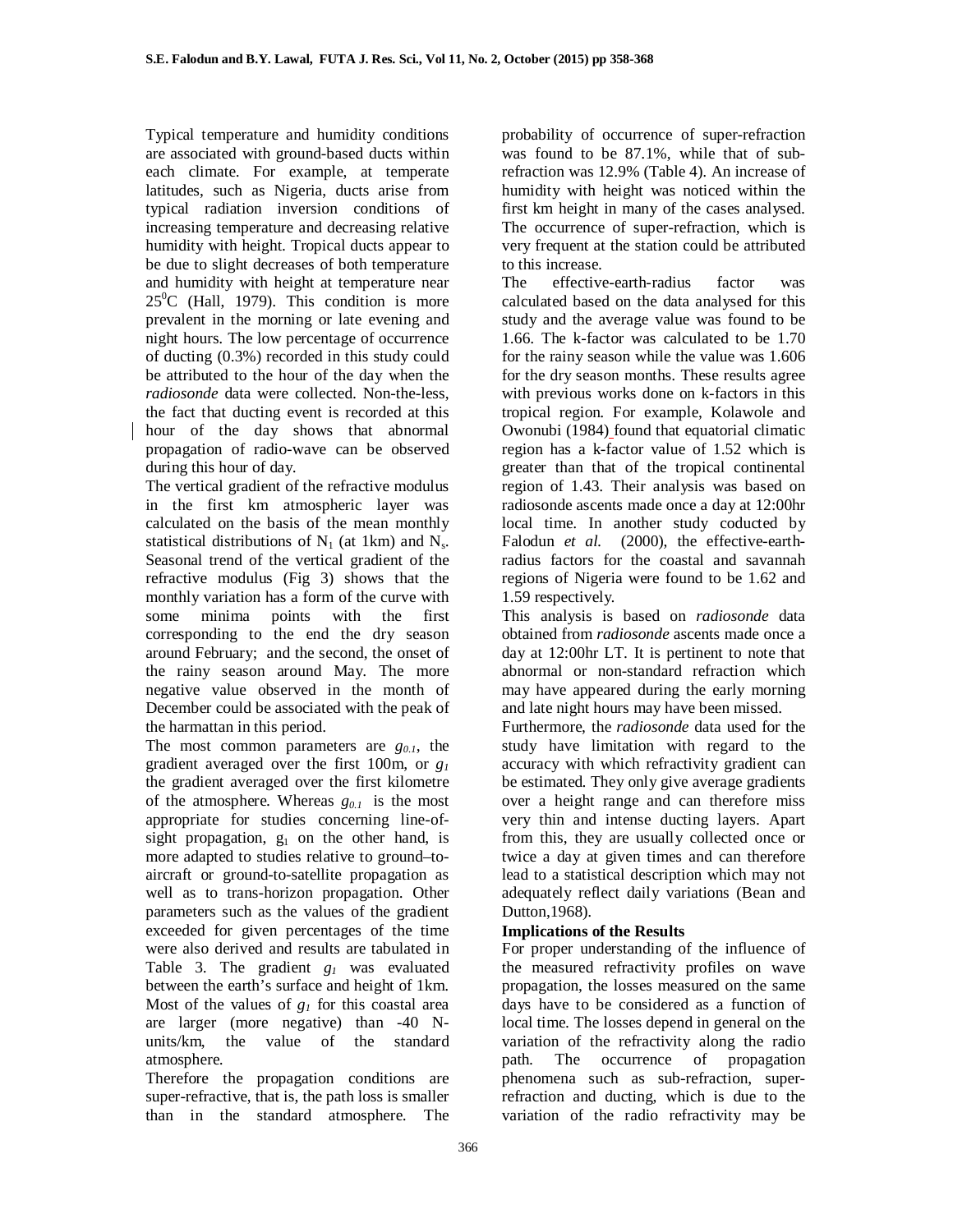responsible for the reduction or enhancement in signal level compared with the values in the standard atmosphere. The enhanced field strength is associated with increased refractivity gradient variation above that of the normal condition and this can create interference with signals from distant systems. Conversely, less rapidly changing refractivity gradient than the normal condition implies low variation in the field strength. The interference (sometimes resulting in an outage) from distant stations often experienced in this locality can thus be partly explained in terms of this anomalous propagations associated with this area. For example, the superrefraction of radio waves may be responsible for signals often received from distant radio/television stations in Lagos during dry (harmattan) season. Interference of signals is also observed when these signals superimpose on the existing locally transmitted signal that shares the same frequency. However, the planning of optimized broadcasting services requires that interference with other radio services sharing the same frequency band, occurs for a small percentage of the time (e.g 5%) ITU-R, 2004. The expected outage period (in terms of super-refraction and ducting occurrence only) for Lagos, based on this study, is however, higher than this required minimum.

### **SUMMARY AND CONCLUSIONS**

The refractivity values at Lagos, a coastal area of Nigeria, shows that the propagation conditions are super-refractive especially during the raining season.

- 1. The shapes of the refractivity profile curve have confirmed the exponential dependence of refractivity on height, irrespective of the season of the year.
- 2. It was observed that for this coastal station, the shape of the vertical Nprofiles are quite similar throughout the heights considered.
- 3. For the refractivity gradient averaged over the first kilometre of the atmosphere, the probability of occurrence of super-refractivity was found to be 87.1% while the probability of occurrence of subrefraction and ducting were found to be 12.9% and 0.3% respectively.
- 4. The refractivity in the coastal area of Lagos has all-the-time high N-values between 370 and 414 N-units.
- 5. The effective-earth-radius factor for the coastal area was found to be 1.66. Therefore, the value of  $k = 4/3$  used for design purposes for temperate latitude is inadequate for the coastal area of Nigeria.

### **REFERENCES**

- **Adedokun, J. A**. (1978): West African Precipitation and dominant Atmospheric mechanism. Arch. Met. Geoph. Biokl ser. A 27-103-289
- **Barclay, L.**, (2003). Propagation of Radiowaves  $(2<sup>nd</sup>$  edition). The Institution of Electrical Engineers. London. U.K. 103-127pp
- **Bean, B.R. and Dutton, E.J.**, (1968). Radio Meteorology. Dover Publication Co. New York. 259-273pp.
- **Bonkoungou, Z** and **Low, K** (1993): Radiowave propagation measurement in Burkina Faso. SMR on Radiowave propagation in Tropical regions, Trieste, Italy.
- **Falodun, S.E. and Kolawole L. B.** (2000): Studies of Super-refractivity and Ducting in Nigeria. Nigeria Journal of Pure and Applied Physics 1: 5-10.
- **Falodun, S.E. and Ajewole, M.O.** (2006). Radio refractive index in the lowest 100-m layer of the troposphere in Akure, southwestern Nigeria. Journal of Atmospheric and Solar-Terrestrial Physics 68: 25-30.
- **Grabner, M. and Kvicera, V.**, (2003a). Refractive index measurement at TV tower Prague.Radioengineering 12(1): 5-7.
- **Grabner, M. and Kvicera, V.**, (2003b). Clear-air propagation modeling using parabolic equation method. Radioengineering 12(4): 50-54.
- **ITU-R,** (1987). The Radio Refractive Index; Its Formula and Refractivity Data. Rec. 370 ITU-R 453-456pp.
- **Hall, M.P.M.**, (1979). Effect of the troposphere on radio communication, IEE Electromagnetic waves series, Peter Peregrinus Ltd, United kingdom 105- 116pp.
- **Hughes, K.A**. (1988): CCIR propagation studies for Africa, ITU Telecommunication Journal, 55 (1): 50-66.